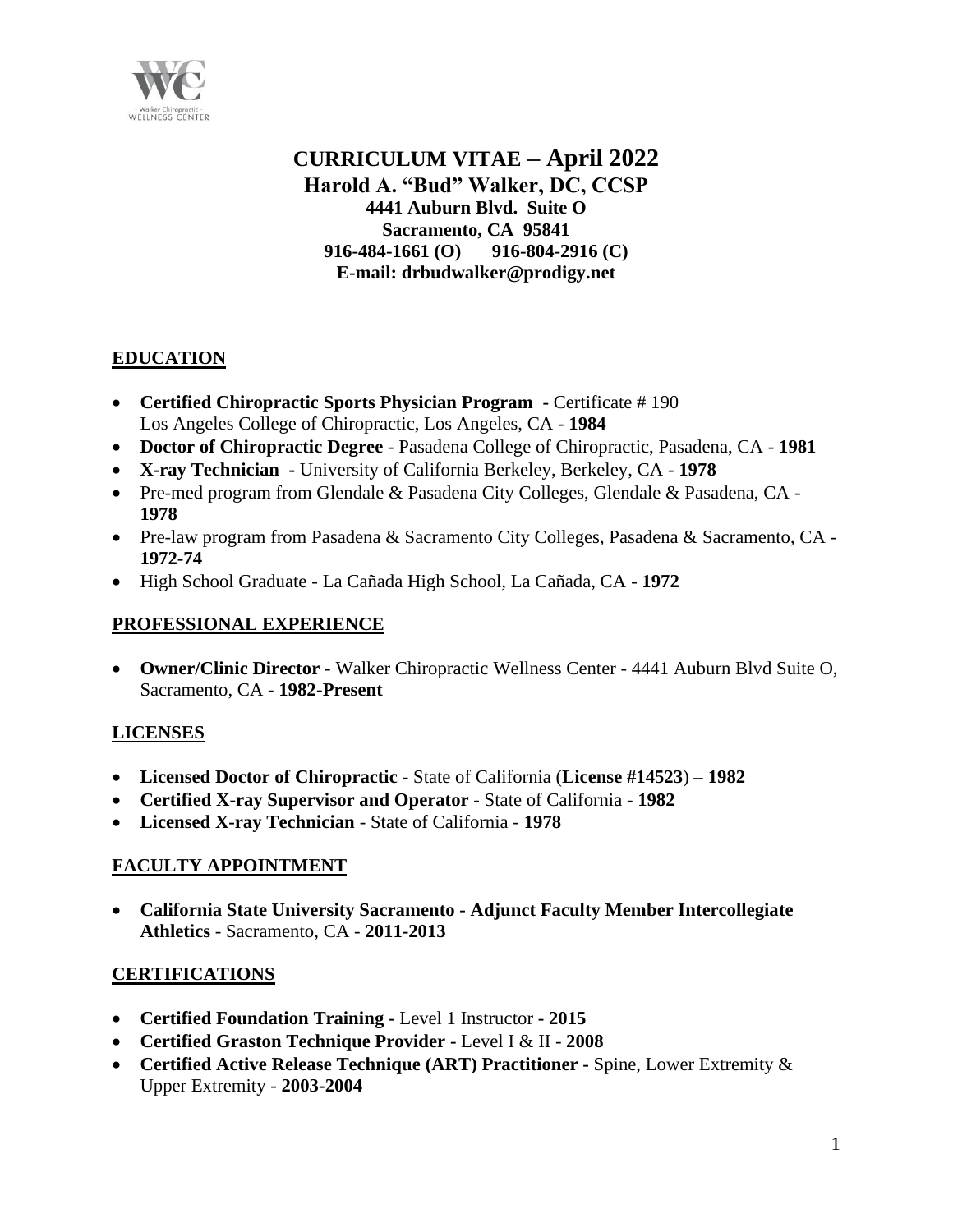

## **CERTIFICATIONS (cont.)**

- **Certified Chiropractic Sports Physician Certificate #190** American Chiropractic Association Council on Sports Injuries & Physical Fitness - **1984**
- **Certified Technique Instructor** Equalizer Technique **1982-85**
- Post-graduate **Proficiency in X-ray Studies**  Erhardt X-ray Seminars **1982**
- **Diplomate Status**  National Board of Chiropractic Examiners **1981**

#### **PROFESSIONAL LECTURES/SPEAKING ENGAGEMENTS**

- **The Secrets to Mind, Body, and Business Success – Podcast –** Guest/Interviewee **2022**
- **Bo Eason Warrior Mastermind Group –** Member **2021-Present**
- **Southwest Texas State University 6th Annual Sports Performance Symposium**  Guest Lecturer on Chiropractic Sports Medicine - San Marcos, Texas - **1997**
- **Guest Lecturer - Doctor's Speakers Bureau** Sacramento, CA **1995-Present**
- **Camp Fleet Feet Training Camp** Lecturer & Medical Staff Lake Tahoe, CA **1988- 1990**

## **TEAM AFFILIATIONS**

- **USA Track & Field National Team**  Team Chiropractor **1995-2015**
- **California State University, Sacramento - Athletic Department -** Team Chiropractor Sacramento, CA - **2011-2013**
- **California Yard Sharks ASA Girls Softball Team -** Team Chiropractor Carmichael, CA - **2010-2013**
- **Del Campo High School Girls Softball Team -** Team Chiropractor **-** Fair Oaks, CA **2010**
- **El Camino, Mira Loma & Cordova High Schools** Event and On-Field Medical Staff/Team Chiropractor for Boys & Girls Baseball, Basketball, Football, Soccer, Swimming, Track, Volleyball, Water polo and Wrestling teams - **1984-2004**
- **American Chiropractic Association Sports Council -** Liaison for **Saturn Cycling Team 1995**
- **Personal Chiropractor for Olympic Cycling Team members from United States, New Zealand and Ireland** - Sacramento, CA - **1984-95**

# **ATHLETIC EVENTS**

- **U.S.A. Track & Field National Outdoor Championships –** *Co-Medical Director* in charge of Chiropractic & Massage Therapy Staffing – Sacramento, CA - **2014**
- **U.S.A. Track & Field National Outdoor Championships -** Medical Staff/Team Chiropractor - **1995, 1999**, **2000-2012, 2014-15**
- **U.S.A. Track& Field Olympic Team Trials -** Medical Staff/Team Chiropractor Sacramento, CA – **2000 & 2004** and Eugene, OR **– 2008 & 2012 & 2016** (declined offer to attend)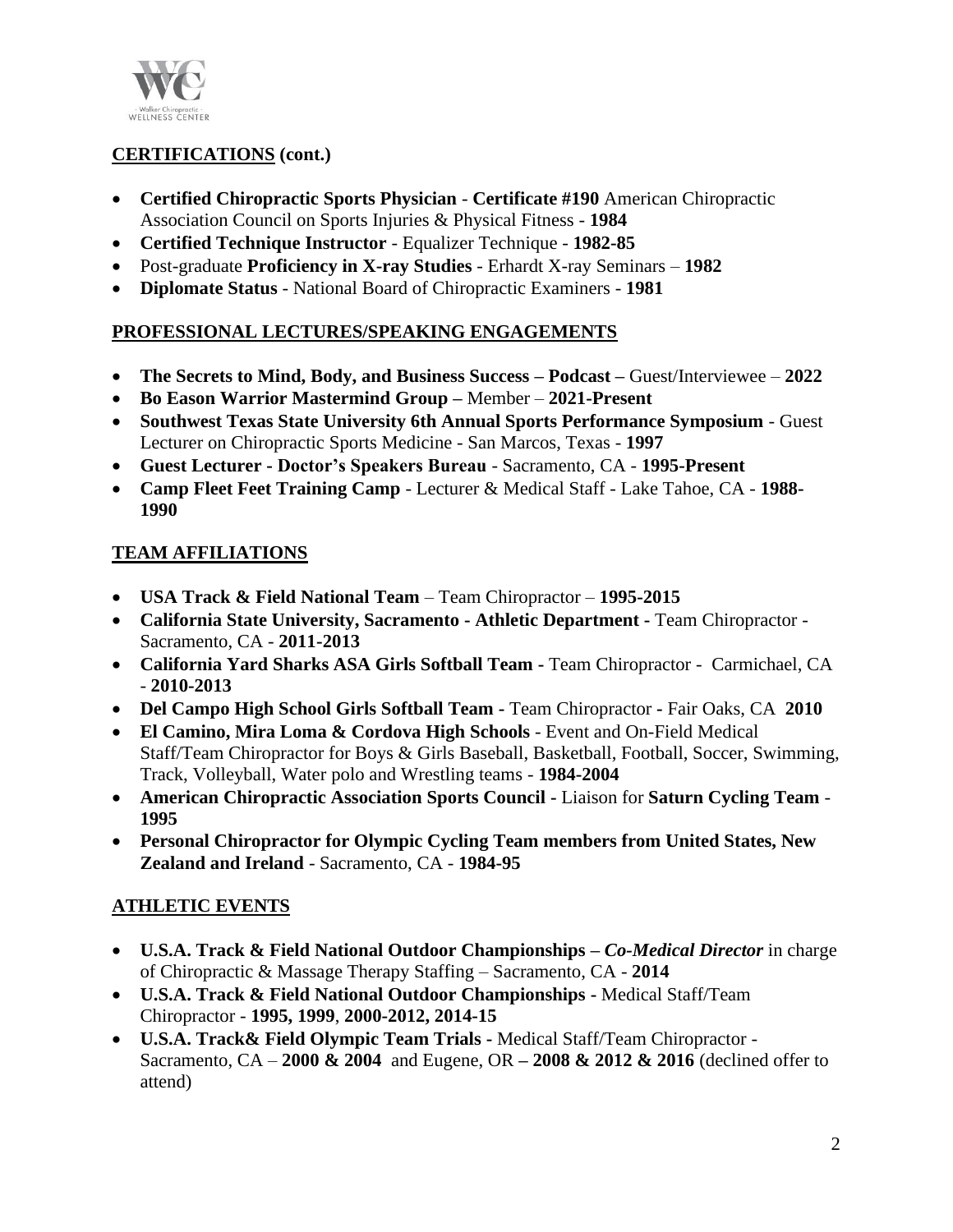

## **ATHLETIC EVENTS (cont.)**

- **Guns vs. Hoses - Pig Bowl Football Game** Medical Staff/Team Chiropractor Sacramento Police/Sheriff's Golden Razorback Football Team – **2011-2012**
- **NCAA Outdoor Track & Field Championships –** Medical Staff**/**Team Chiropractor California State University, Sacramento, CA - **2003, 2005, 2006, 2007**
- **Golden West Invitational Track & Field Championships -** Medical Staff/Team Chiropractor - Sacramento, CA **2002, 2003 & 2005**
- **Western States 100 Mile Endurance Run** Medical Staff Auburn, CA **1984, 1995-2005**
- **Pan Pacific Master Games -** Medical Director/Event Chiropractor Sacramento, CA **2003**
- **U.S.A. Track & Field -** *National Team Chiropractor* **-** *World Outdoor Track & Field Championships* **-** Edmonton, Alberta, Canada - **2001**
- **U.S.A. Track & Field -** *National Team Chiropractor 8 th IAAF World Cup in Athletics* **-** Johannesburg, South Africa - **1998**
- **U.S.A. Women's Junior National Rowing Team Training Camp** Medical Staff/Team Chiropractor - Sacramento, CA - **1993-94**
- **Sacramento and Cool Triathlons** Medical Staff Event Chiropractor **1985, 1993**
- **U.S.A. National Cycling Team Training Camp -** Medical Staff/Team Chiropractor Fresno & Santa Rosa, CA - **1987-88**

## **PROFESSIONAL MEMBERSHIPS and AFFILIATIONS**

- **American Chiropractic Board of Sports Physicians**
- **American Chiropractic Association**
- **American Chiropractic Association Council on Sports Injuries and Physical Fitness**
- **National Institute of Chiropractic Research** Charter Member
- **Foundation for Chiropractic Education and Research**
- **Sigma Chi Psi National Chiropractic Honor Society**
- **Parker Chiropractic Research Foundation**

## **COMMUNITY SERVICE**

- **Master of Ceremonies/Emcee for "Nite at the Races" - Rotary Club of East Sacramento Annual Fundraiser – 2005 to 2019**
- **Rotary Club of East Sacramento 1987-Present** Board of Directors, Fund Raising Cochair and Emcee at Fund Raising events, Membership Chair
- **Fund Raiser** for Sacramento Food Bank Services, East Sacramento Rotary Foundation, Rotary Club of Sacramento-Breakfast, Salvation Army, Sacramento County Sheriff's Teddy Bear Program, Easter Seals Telethon, St. John's Shelter for Women and Children, City of Sacramento/Sacramento River Cats Independence Field